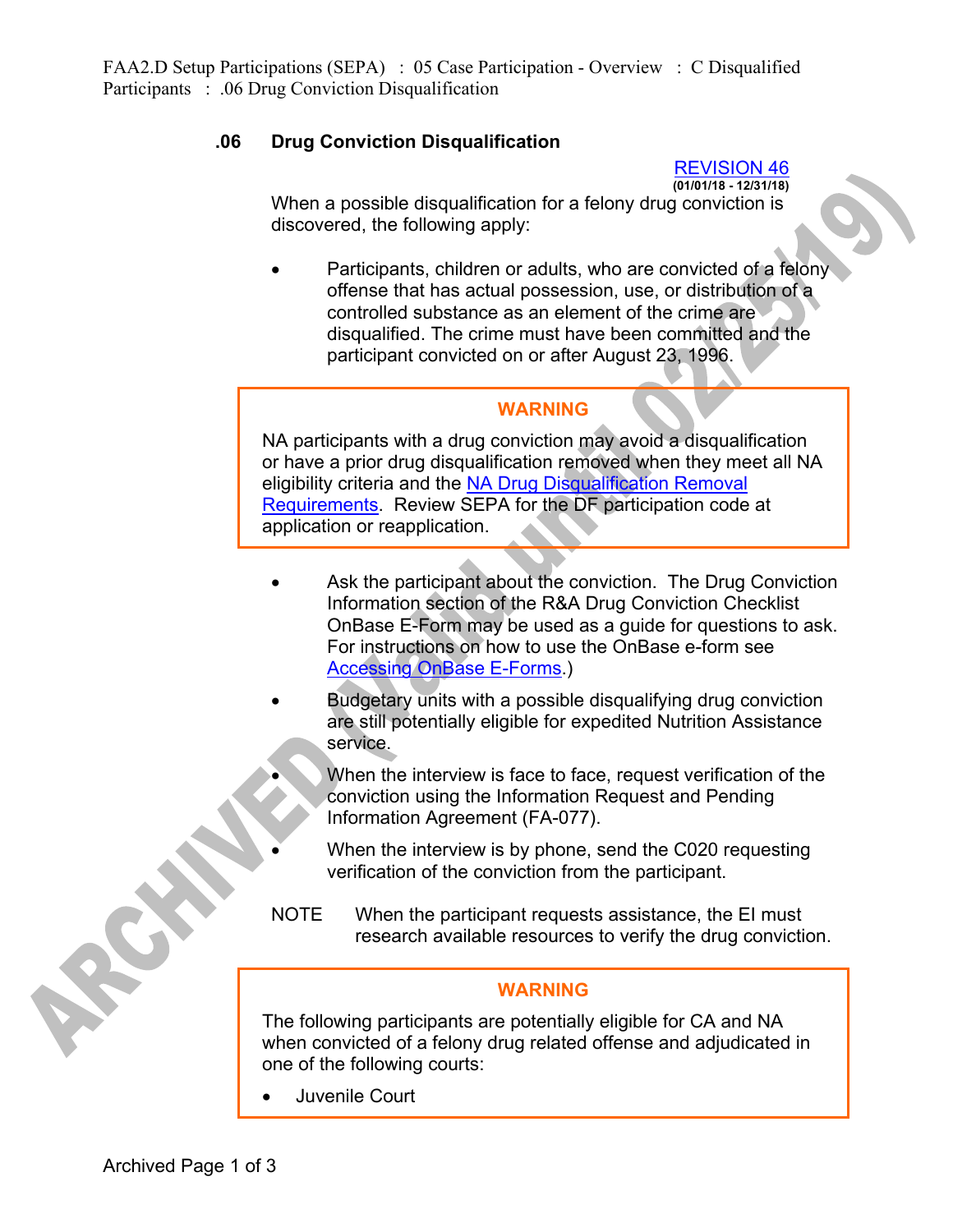FAA2.D Setup Participations (SEPA) : 05 Case Participation - Overview : C Disqualified Participants : .06 Drug Conviction Disqualification

**Tribal Court** 

The following are examples of convictions that DO NOT cause disqualification:

- Attempted possession or sale
- Solicitation to possess or sell
- Attempted manufacture of dangerous drugs
- Possession of non-dangerous chemicals to manufacture drugs
- Possession or use of drug paraphernalia
- Facilitation to possess or sell
- Conspiracy to possess

When the participant FAILS to respond to the notice, see Drug Conviction Case Closure/Denial Procedures.

When the drug conviction is verified as a disqualifying felony, complete the following:

- Priority upload( $q$ ) all the information obtained to  $OnBase(q)$ .
- Elevate the facts of the case to Research and Analysis (R&A) using the R&A Drug Conviction Checklist OnBase E-Form.
- When directed by R&A that a felony drug conviction exists remove the disqualified participant. Deny or close the case when the only participant is disqualified. See Drug Conviction Case Closure/Denial Procedures.
	- Allow the participant the opportunity to avoid or end a drug disqualification. (See NA Drug Disqualification Removal)

When a drug conviction is set aside, vacated or expunged by a Court in the State of Arizona, the conviction REMAINS disqualifying for eligibility purposes.

When a conviction was set aside, vacated or expunged in another state, elevate the details of the conviction to the Policy Support Team (PST). The PST will contact the Attorney General's (AG) office to determine if the conviction is disqualifying.

## **WARNING**

NA participants who are disqualified remain disqualified when applying in a separate case. The following Participant